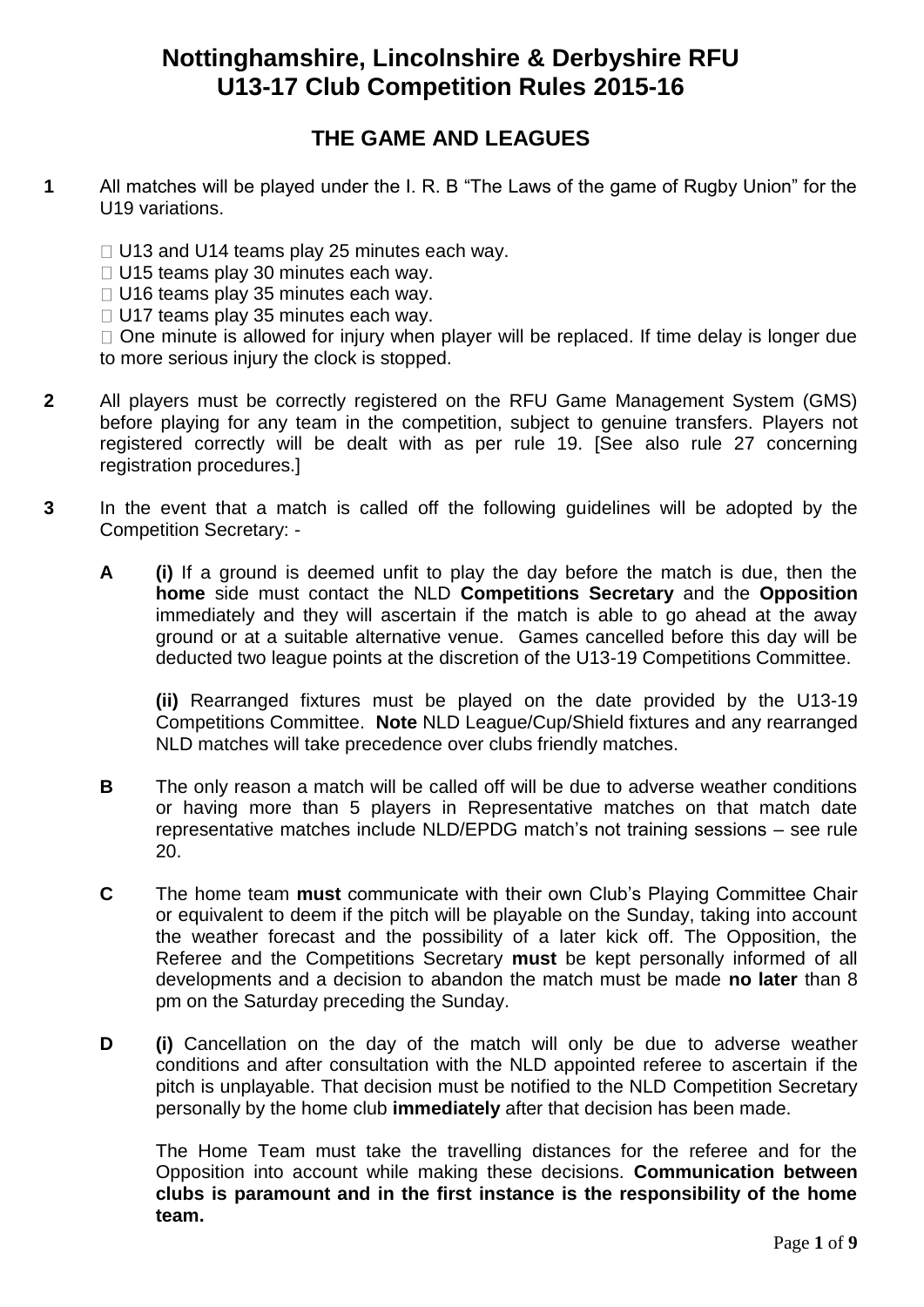**E** If a match is abandoned due to deteriorating weather/pitch conditions then the following will apply. The current score of the match will stand if the match has been played for the following length of time.

**(i)** Over 35 minutes into a 50 minute game **(ii)** Over 45 minutes into a 60 minute game **(iii)** Over 55 minutes into a 70 minute game

The final result will be at the discretion of the NLD Competitions Committee after receiving the signed completed match cards from both teams and the Match officials written report.

If the match is abandoned before this amount of play has taken place then the result will be void and the match replayed in accordance with Rule 3 a ii.

- **4** The pitch will be marked out clearly to the requirements of the laws of the game. These include the provision for all pitches used for NLD competition games to be roped off to a minimum width of 2 M (6ft) from each touchline. There should also be a technical area marked off for both teams, Coaches, Physios and Water Carriers are to remain within the technical area at all times unless instructed by the referee. This is to keep spectators away from the touchlines ensuring the safety of players and to give Touch Judges a safe area in which to move. If the Referee feels that the pitch is not marked out to a suitable standard then the home club must mark the pitch to a suitable standard before the match commences at the referees discretion if the match is not played the home team will forfeit the match.
- **5** Only two team coaches (one of which will be the Water Carrier/Tee Runner) and the Touch Judges are allowed within the roped off playing area. All Replacements, Water Carriers, Medical Bags etc are to remain behind the rope or barrier at all times. If a team has a qualified physio or sports therapist assisting them, he or she can remain inside the rope or barrier only the touch judge is allowed to run along the touch line all remaining coaches etc to remain in the technical area at all times.
- **6 (i)** Referees will be allocated to matches by the NLD Referees Society as instructed by the NLDRDP; certain matches will have three officials appointed by the NLD Referees Society. In extreme circumstances, if a referee cannot be appointed by NLDRFURS, the home club will be responsible to provide a referee qualified to at least ELRA/CRDA and be approved by the Competitions Committee prior to final appointment.

**(ii)** Replacement club appointed referees must hold a current RFU DBS check. Please inform both the Opposition and the NLD Competitions Secretary of all developments. The NLD Competitions Secretary will then, if applicable, officially appoint the new referee to this match.

**(iii)** If the new referee has a conflict of interests in the match (ie a coach / parent) then the Opposition **must** be informed. The match will then go ahead as planned.

- **7** A home team official will contact and confirm, The Fixture, The Venue, Kick off Time and The two teams colours with the appointed match referee before 6:00pm the preceding Thursday to the Sunday of the match. **Failure to do so could mean the referee is reallocated to another match.**
- **8** In the event of a clash of colours the home team will change their jerseys so that there is no such clash to the satisfaction of the referee. All team jerseys are to be independently numbered and only one such number are used in the playing squad. It will be best if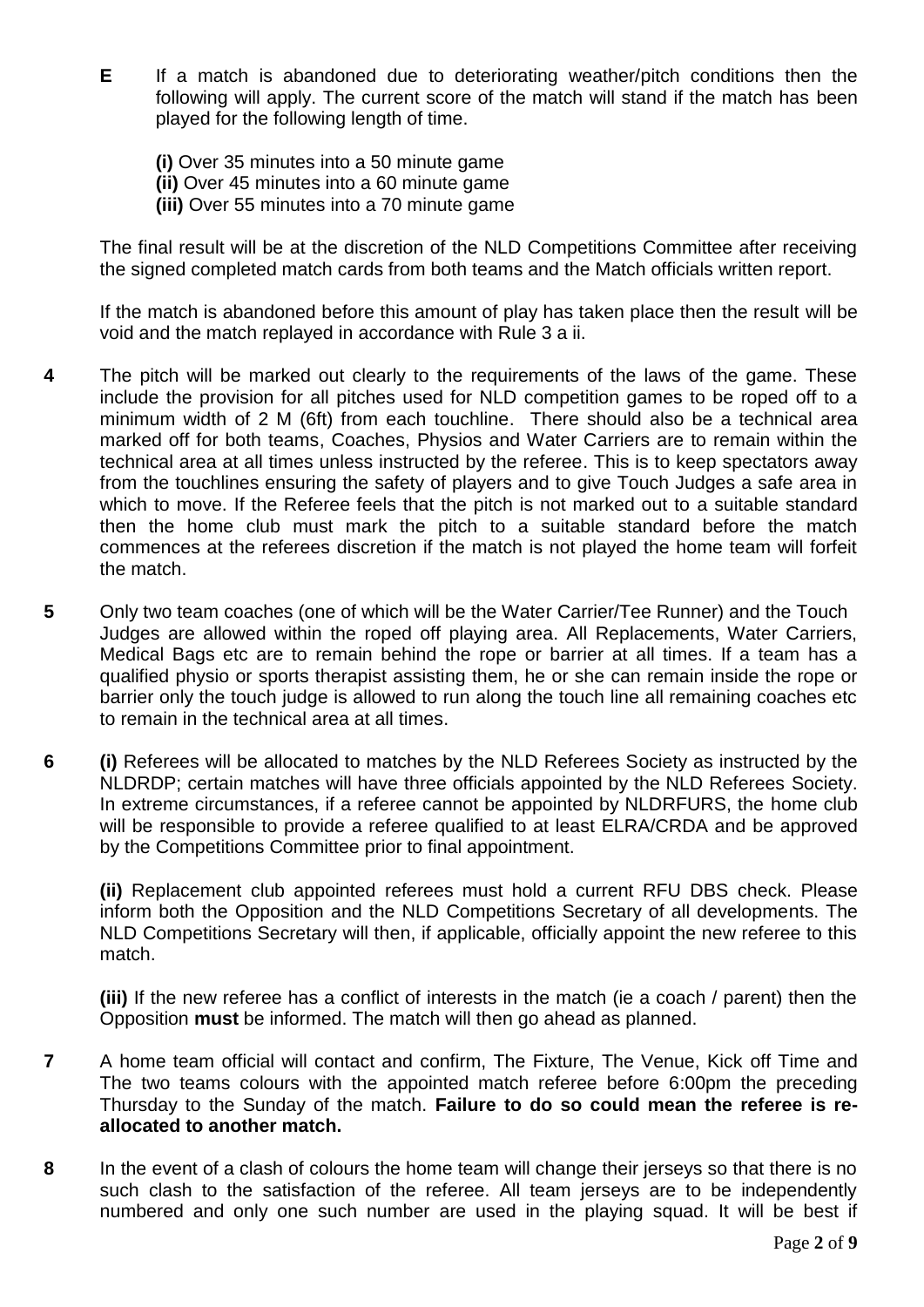numbers 1 to 22 were used but not vital as long as these numbers are changed to correspond with the result card. All clubs will have numbered shirts for all NLD matches and RFU organised matches. Teams that do not have their shirts numbered will receive two administrative points. Repeated offences may lead to the team having pool points deducted or even removed from the pools at the discretion of the NLD U13-19's Competitions Committee.

- **9** Each club will provide a competent touch judge who has a good knowledge of the competition rules, the IRB laws of the Rugby Football Union and the use of the flag for each pool match unless the NLD Referees society has allocated touch judges.
- **10** For the match to be eligible to be a pool match Rule 6 and Rule 27 must be adhered to.
- **11 The Match/Result Card will be completed by each of the HOME and AWAY team managers/coach and handed to the referee at least 15 minutes before the match**. All team jerseys are to be differently numbered with numbers corresponding to the player named on the completed team result card (see Rule 8). The referee will complete the scores, yellow or red cards; pitch roped off or not, signing and returning the card to the team official after the match.
- **12** Both the home and away team official will sign and write their name and club position on each result card in the appropriate place. The result cards are available electronically from the U13-19 Competitions Committee.
- **13** Once the Team/Result Card is handed to the match referee, an NLD U13-19 Competition Secretary or a member of the NLD Competition Management Committee may ask to see individual players/whole teams each with their RFU Game Management System Print Out.
- **14** A Printout from the RFU Game Management System must be carried to all NLD pool matches by the head coach or person responsible for the team on that day.
- **15** Both the **HOME AND AWAY** sides must telephone/text/e-mail the result of the match to the Competition Secretary by 5pm on the day of the match, or 9pm on the night of an evening match. Failure to do so will result in breach of administration rules. Repeated offences may lead to the team having pool points deducted or the team even removed from the pools at the discretion of the NLD U13-19 Competitions Committee.
- **16** Both the **HOME and AWAY** team manager's will ensure the result card is either scanned and emailed or posted to arrive with the Correct Competition Secretary within 5 working days of the date of the match. Late or non-returned team cards will result in the club receiving two administration points. Repeated offences may lead to the team having pool points deducted or even removed from the pools at the discretion of the NLD U13-19 Competitions Committee.

### **U13 - 16 Competitions U17 Competitions**

Mrs Carol Badmin Mrs Carol Badmin Mrs Chris Brookes U13-16 Competitions Secretary 27 Ferndene Drive 38, Queens Field Long Eaton Gainsborough **Nottingham** Nottingham Lincolnshire NG10 3RR DN21 2 TN Telephone 01427 610487 Mobile 07733 377387 Mobile 07999 494378

Email [nldrfuu13u16@btinternet.com](mailto:nldrfuu13u16@btinternet.com) Email [christopher.m.brookes@gmail.com](mailto:christopher.m.brookes@gmail.com)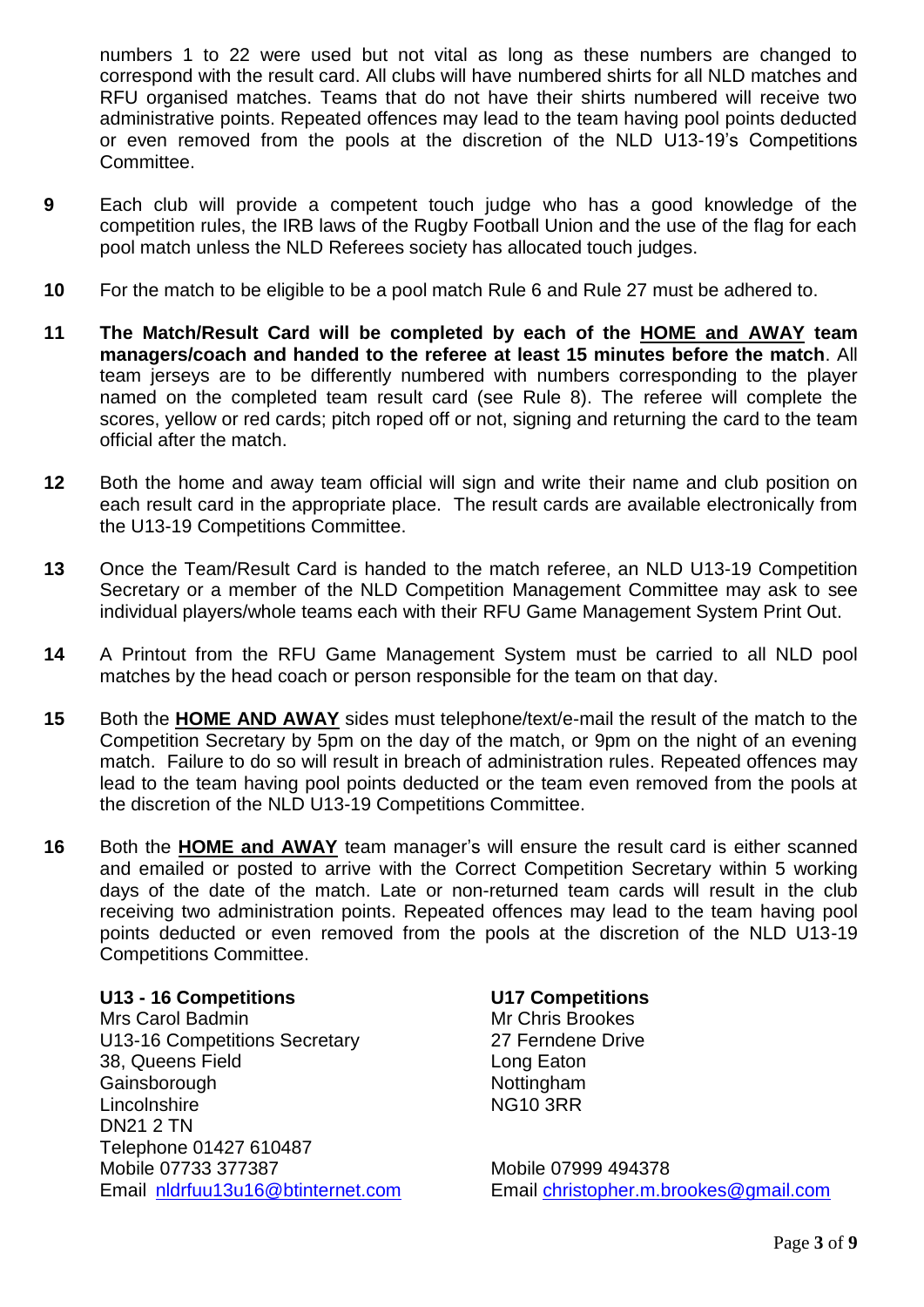**17** Rolling substitutes from a match day squad of **22 registered players** are allowed in a match. In line with IRB Regulations there must be at least 6 players capable of playing in the Front Row.

### **Number of Suitably Trained and Experienced Players**

15 or less 3 players who can play in the front row 16, 17 or 18 4 players who can play in the front row 19, 20, 21 5 players who can play in the front row Or 22 6 players who can play in the front row U 19 Variations Law 3.5 (c

- **18** A team must have a minimum of 10 players on the field of play at the start of a match, who must be correctly registered on the RFU Game Management System for the match to be deemed a pool match. Both teams will start the game with the same amount of players on the pitch. Games may if required be started or change to uncontested scrums as required by the availability of suitably trained front row players. In the event of injury the team with the greater number of players will only have a maximum of one more player on field at any time, Teams who default a pool match due to lack of numbers will see the result recorded as Rule 23.
- **19** Teams playing unregistered players will have 2 pool points deducted from their result table or even have the team removed from the competition at the discretion of the NLD U13-19 Competitions Committee. (All player registrations will be checked against the result cards after all matches played on or after 1st October). Any Team playing an unregistered player in the semi final or final of the competition will be disqualified.
- **20** Where a team will have more than **5** players in a NLD/DPP representative team/squad on the day of a match not training sessions, this fact must be communicated to the Competition Secretary in writing (by e-mail) before 8:00pm on the Monday evening preceding the match. Once the NLD Representative squad has been named the NLD U13-19 Competitions Committee will make the decision to postpone the match by no later than 8:00pm on the Thursday evening prior to the Sunday match.
- **21** A match may be rearranged in exceptional circumstances at the discretion of the NLD Junior Competitions committee, all requests for change of dates must be in writing at least 14 days before the date of the fixture, Requests must be on official club letter head and signed by the club chairman secretary and team manager before any requests will be considered.
- **22** Points will be scored in the Pools as follows: win 4 points, draw 2 points (and a bonus point will only be awarded in the event of scoring four or more tries), loss 0 points, 1 Bonus Point will be awarded to all teams scoring 4 or more tries in a match, a losing team who lose by 7 points or less will receive 1 bonus point; no points will be awarded to a team conceding a game and rule 23 will apply. Any team conceding or forfeiting a match will have 2 points deducted from their pool points and have 4 administration points added. Repeated offences may lead to the team being withdrawn from the competition at the discretion of the NLD U13-19 Competitions Committee. In pools of the U 13  $-$  U 16 shield competition it may become necessary to have pools of different sizes due to the number of entries the Calculation to achieve the best runner in the event of different sized pools is "Total No of Points Scored Divided by Number of Games Played by each team multiplied x 20 gives you a % figure the team with the highest % is the team that goes through as the best Runner Up".
- **23** When the difference in scores between the two teams exceeds 50 points the referee will stop the match, as the match will be deemed to be over (games may continue at the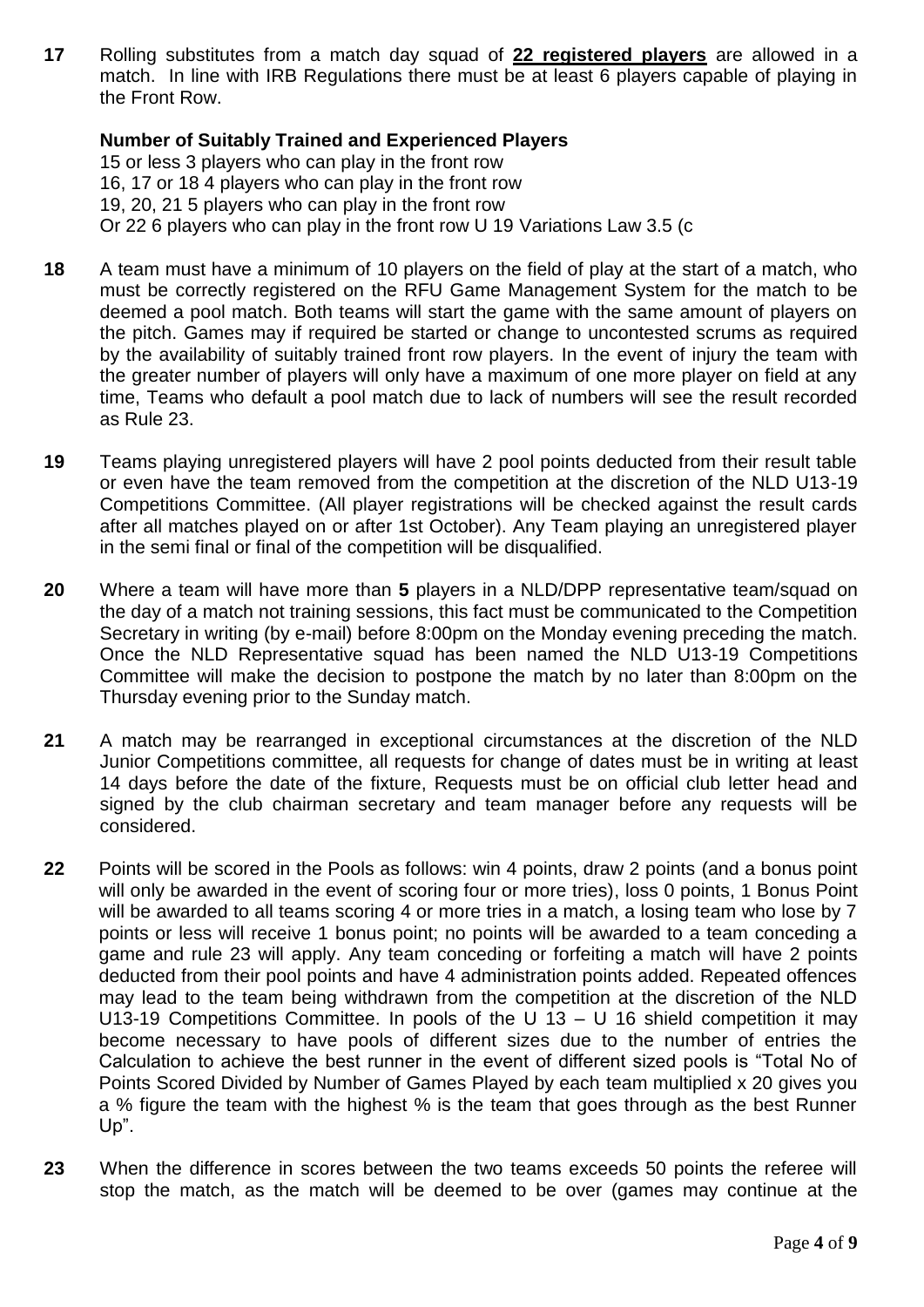discretion of the team coaches but the result must be recorded at the point of 50 points difference being exceeded).

- **24** In a defaulted Match the team deemed to have won will receive 4 points and a bonus point Towards the pool results table and the result recorded as a 30 – 0 Point win. A team defaulting a match for any reason will be deemed to have lost  $0 - 30$  and will have 2 points deducted from their pool results table. The team defaulting or conceding the match after 7:00pm on the Wednesday evening preceding the match on the following Sunday will also be subject to a referee cancellation charge of £60:00 from the NLD RFU Referees Society.
- **25 (i)** All players to play in the under 13 competition must be under 13 on the 1st September of that season

**(ii)** All players to play in the under 14 competition must be under 14 on the 1st September of that season.

**(iii)** All players to play in the under 15 competition must be under 15 on the 1st September of that season.

**(iv)** All players to play in the under 16 competition must be under 16 on the 1st September of that season.

**(v)** All players to play in the under 17 competition must be under 17 on the 1st September of that season.

**26 (i)** A player can also play for an age group one year above, if they are eligible for that season. i.e. U14 can play 'up' to U15. A copy of the NLD Playing Out of Age Grade form should be completed and carried to all matches, along with the players NLD Registration as well as copy submitted to the NLD Office. The appropriate age group must be marked next to the players name on the official Team/Result Card.

**(ii)** Players will not be permitted under any circumstances to play 'down' one year in any NLD Junior Competitions

### **PLAYER REGISTRATION AND TRANSFERS**

### **Definition:-**

- **27** All players must be correctly registered on the RFU Game Management System (GMS) for the currently season to be eligible to play for their club in NLD Competitions.
- **28** If a team from outside of NLD wishes to enter NLD Competitions they may do so with the agreement of the U13-19 Competitions Committee. However, if they also have another team entered in a different competition they will be required to provide a squad list of the players involved in that competition. These players will then not be eligible to take any part in NLD Competitions.
- **29** Players may only play for one age group within their club in both the semi-final and final stages of the NLD U13-19 Competitions on any given day.
- **30** If a club enters more than one team at an age group then the first 17 players in the Cup Competition must be submitted to the U13-19 Committee before the first game. These players will not be eligible to play in the Shield squad but any Shield players may play in the Cup Squad.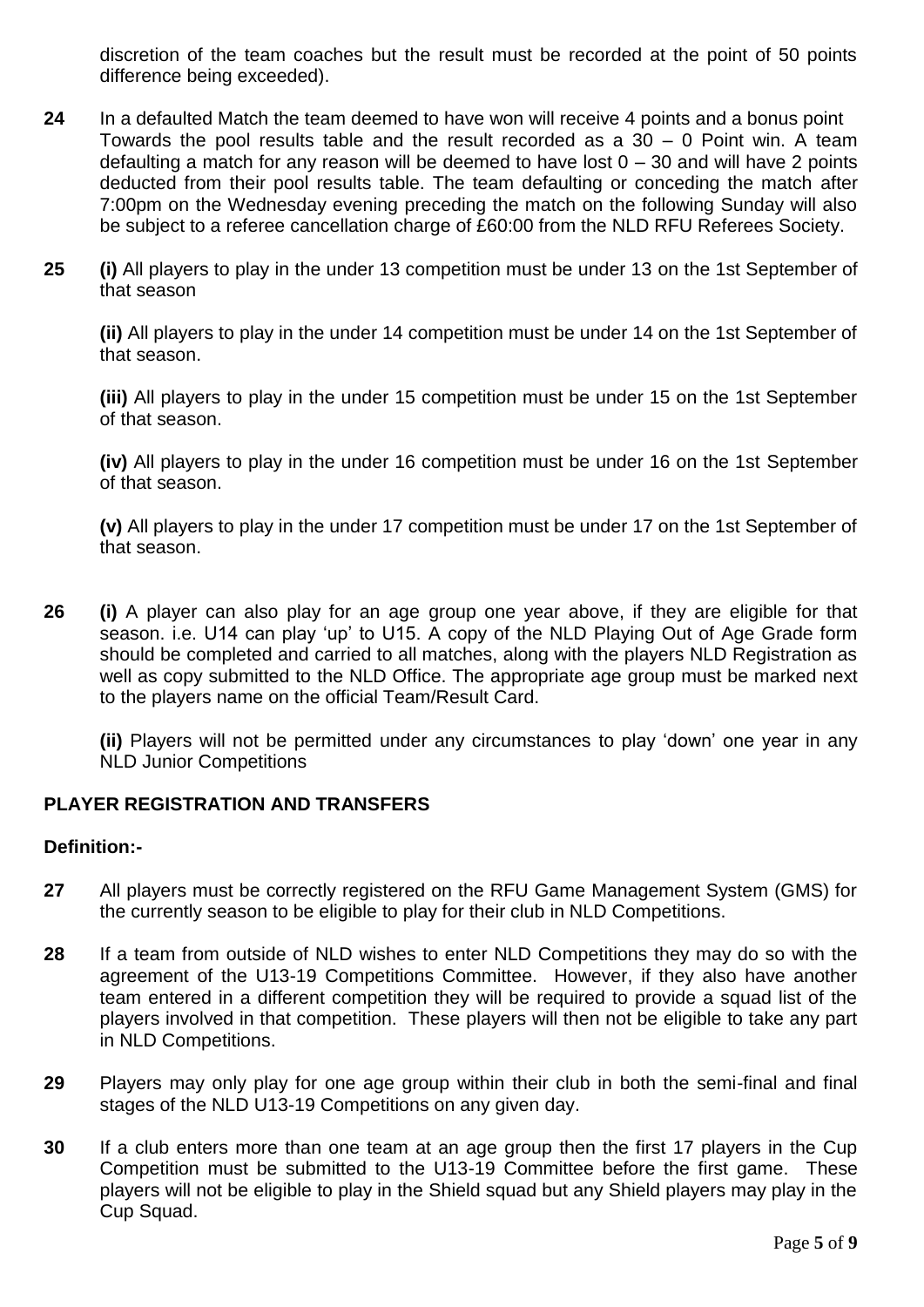**31** Transfers are permissible with the permission of the NLD U13-19 Competitions Committee. A player who applies to be transferred will not be eligible to play for the new club until: -

**A** All-relevant parties complete and sign the official NLD Player Transfer Form and submit this to the NLD Office.

**B** The NLD U13-19 Competitions Committee has agreed the transfer and have advised the new club in writing.

**C** The player is a member of his new club and fully registered to his new club on the RFU Game Management System.

**D** If the player completes the transfer process and the form is received in the NLD Office within the period of  $1<sup>st</sup>$  June and  $30<sup>th</sup>$  September of the season then this player will be eligible to play in the next match of an NLD competition for the new club after the transfer has been completed. However, transfers received after 30<sup>th</sup> September will mean that the player transferring will not be eligible to play in the next NLD competition after the completion of the transfer.

- **32** Players who transfer from another club within NLD after 31st December of that season will not be eligible to play for the new club in the NLD Cup/Shield competitions for the remainder of that season. Players Joining a Club from the adjoining counties of South Yorkshire/Cambridgeshire/Rutland/Leicestershire/Staffordshire due to genuine personal circumstance's after 28th February of that season will not be eligible to play for the new club in the NLD Cup/Shield competitions for the remainder of that season. A non registered player new to the game of rugby from either education or migrating from outside the NLD and the above adjoining counties after 31 December in the applicable season may play for the new club in all matches after the player has been successfully registered on the RFU Game Management System.
- **33** If a club enters more than one team at an age group then the first 17 players in the Cup Competition must be submitted to the U13-19 Committee before the first game. These players will not be eligible to play in the Shield squad but any Shield players may play in the Cup Squad.
- **34** A player may play for more than one club in the NLD U13-19 Competitions providing that all the above rules have been abided by.

### **DISCIPLINE**

- **35** Any player under 18 years of age receiving a red card will be disciplined within 7 days of the offence by the player's club in line with the RFU sanctions for that season as per the NLD website. A club official will complete the RFU club sanction form and notify the NLD with the completed sanction form within 7 days of the offence. The NLD will approve the sanction before that player is allowed to play Rugby Football Union again.
- **36** The player will be automatically suspended from the next match in the competition when a red card has been issued. A player receiving two yellow cards in the competition will also be automatically suspended by the NLD U13-19 Competition Committee from the next match in the competition regardless of any other sanctions implemented by the club.
- **37** The Minimum Discipline period of suspension is 14 Days Starting at 00:01 Hrs on the Monday following the offence to 00:01 Hrs on the Monday at the end of the suspension. The NLD Discipline Committee will approve or alter the Discipline sanction; the necessary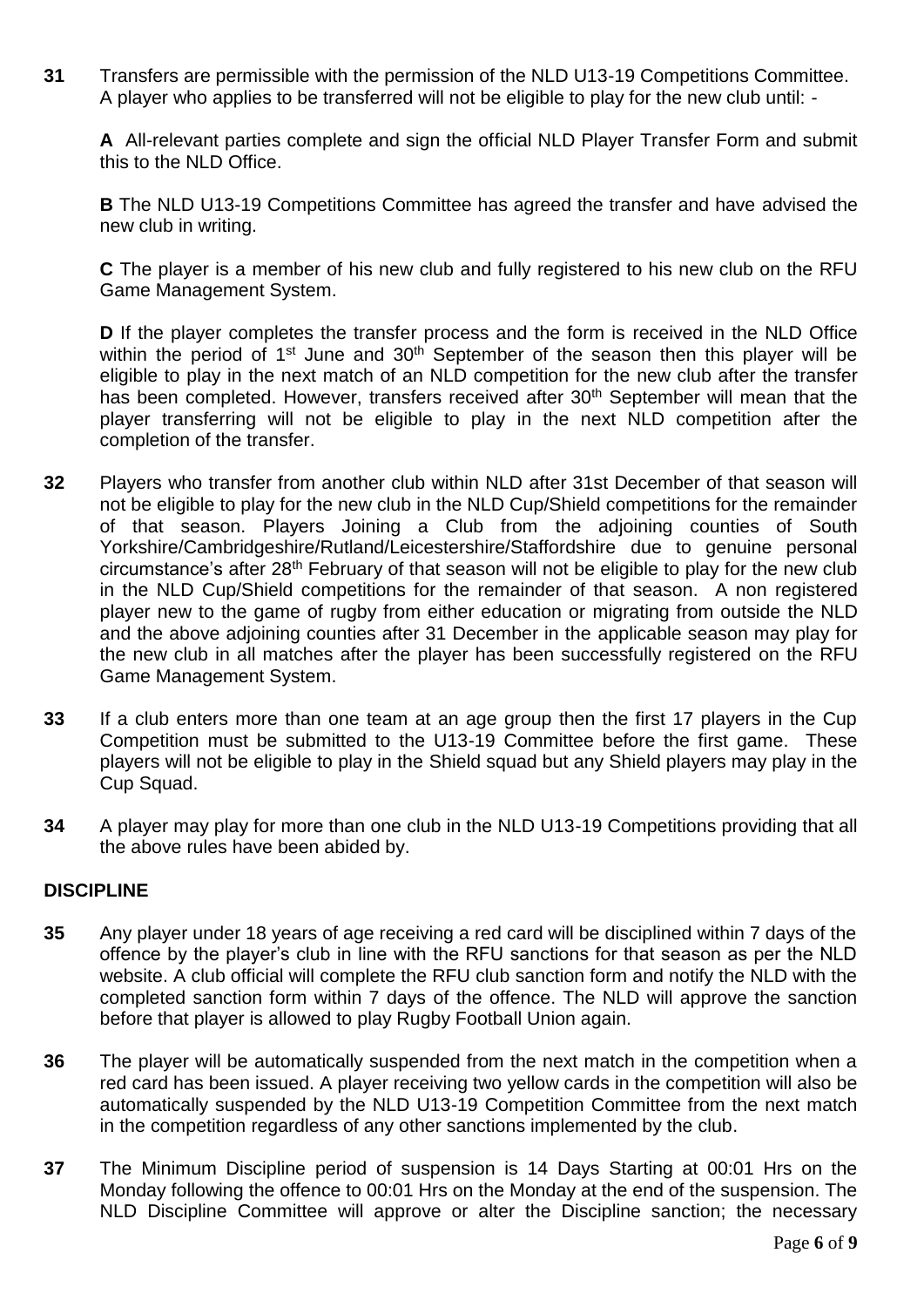disciplinary action must be completed in full before that player can play again for any Tigers academy three counties representative rugby, Club, College or School team in any match. The player or his registered club may appeal against any decision made by the NLD Discipline Committee as rule 38. The player will remain suspended whilst under appeal.

- **38** Any player whose discipline sanction has not been notified by their club to the NLD Discipline Secretary and the NLD Office in writing within the 7 Day period as stated in Rule 35, the NLD Discipline Committee will then discipline the player and club. The player or his registered club may make appeals against the decision made by the NLD Discipline Committee as Rule 39. The player will remain suspended whilst under appeal. If a club is not forthcoming with information regarding player sanctions the player will be deemed to be suspended until the NLD Competitions committee has been formally notified in writing
- **39** Appeals against the NLD U13-19 Competition Committee or NLD Discipline Committee may be made to the NLD on receipt of a £50 cheque as deposit and within 7 days of the original decision being made, refundable if the appeal is upheld. The decision of the NLD U13-19 Competitions Committee is final.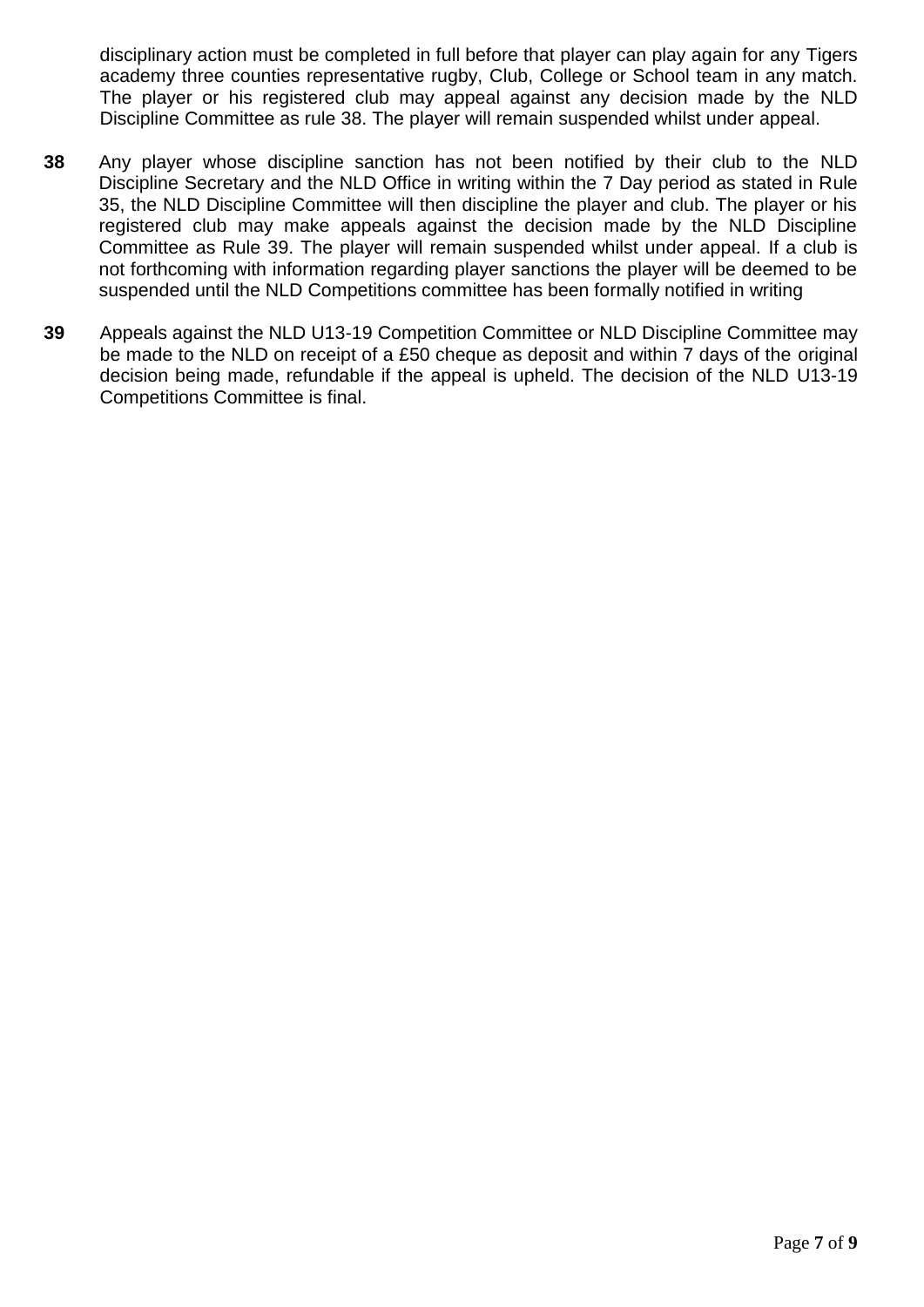## **A] Player Safety**

Coaches need to be aware that NLD Referees will not allow the practice known as Squeeze Ball to be used in these competitions.

The NLD RFU advises all coaches to encourage the use of approved safety equipment by players at all levels and ages, especially mouth and head guards, where applicable.

The RFU Schools and Youth Handbook states 'It is not desirable for anyone to play two games in two days. The day after playing should be a recovery day' The NLD RDP recommends that players do not play for School sides on a Saturday and then play for their Club on a Sunday (We trust that all clubs will respect this recommendation or in the future we may have to consider this point becoming a competition rule).

### **B] Tie breakers.**

### **In the pools:-**

The positions will be determined as follows in order of priority;

- 1. Highest No of pool points scored,
- 2. Highest Points Difference,
- 3. Highest No of tries scored.
- 4. Lowest No of discipline points,
- 5. NLD U13-19 Competition Committee discretion.

#### **In the Semi-Finals:-**

Where the scores are level at full time, no extra time is allowed under IRB Law. The winner will be determined as follows in order of priority,

- 1. Highest No of Tries scored in the Semi Final,
- 2. Tries Converted in the Semi Finals
- 3. Penalty kicks converted in the semi finals
- 4. Least Red Cards in the semi finals
- 5. Least Yellow Cards in the semi finals
- 6. Highest % of Pool Points
- 7. Highest No of Pool Tries
- 8. Highest No of Pool Tries Converted
- 9. Least Red Cards in the Pools
- 10. Least Yellow Cards in the Pools
- 11. If the teams can still not be separated then a rematch will be arranged.

### **On Finals day**:-

If the scores are level at full time, no extra time is allowed under IRB Law. The winner will be determined as follows in order of priority,

- 1. Highest No of Tries scored in the Final,
- 2. Tries Converted in the Final
- 3. Least Red Cards in the Final
- 4. Least Yellow Cards in the Final
- 5. Share Trophy